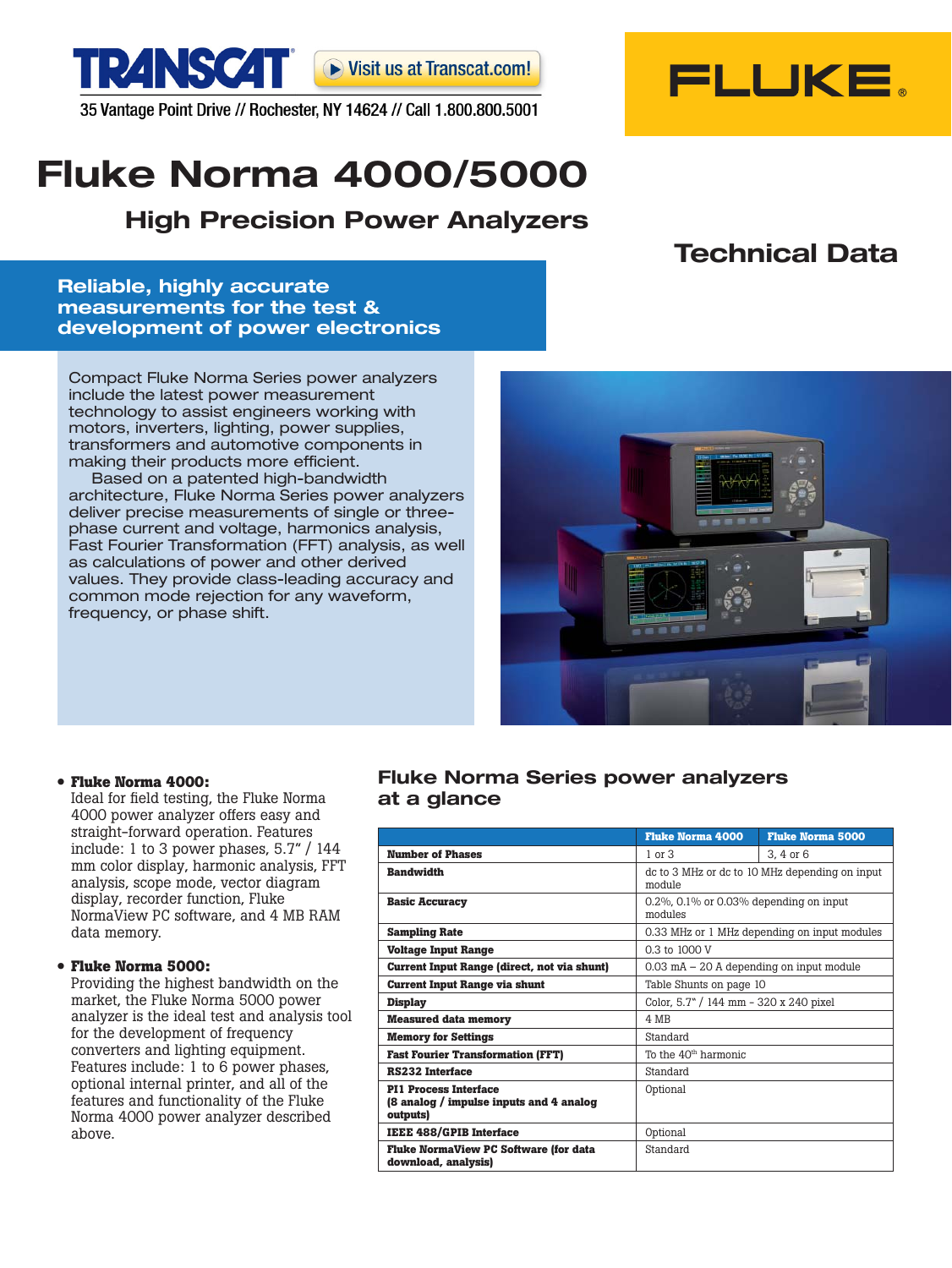# **FLUKE**

#### **Fluke Norma Series power analyzers - optimum efficiency requires precise measurements**

#### **Key Features**

- Compact, high precision power analyzers easy to carry and save working space.
- Simple user interface ensures easy, intuitive operation.
- Standard configurations allow users to specify the exact functionality required for their own unique application.
- Accurately display dynamic events on all phases at exactly the same point in time with simultaneous parallel acquisition of all phases.
- All inputs are galvanically isolated to avoid short circuits in all applications.
- Voltage, current and power harmonics up to the 40<sup>th</sup>.
- FFT analysis, vector diagram display, recorder function and Digital Oscilloscope (DSO) mode included.
- User-selectable average time  $-$  from 15 ms up to 3600 s  $$ for dynamic measurements.
- 4 MB on-board memory for storage of measured values.
- RS232 and USB available as standard; optional IEEE 488/Ethernet available.
- Optional process interface available to measure torque and speed with external sensors; includes four analog outputs for easy use on motor and drive applications.
- 341 kHz or 1 MHz sample rates for detailed signal analysis.
- Bandwidth from dc to 3 MHz / 10 MHz for reliable measurement precision.
- Includes Fluke NormaView PC software for setup, data download, analysis.

#### **Applications**

**Electric motors** – Complete measurements of both electrical and mechanical power values with an uncertainty of only 0.1%. Through detailed spectrum analysis and dynamic torque calculation capabilities, switching losses caused by the inverter are accurately measured, and a thorough evaluation is made of torque transients and harmonics at higher frequencies.

**Inverter drive systems** – Simultaneous measurement of all electrical and mechanical power parameters in the same time window enables users to observe the influence one component has on another, or on the whole system.

**Lighting systems** – Unique bandwidth of up to 10 MHz and a high sampling rate up to 1 MHz provide detailed signal analysis at ballast outputs. A unique shunt technology enables power measurements at very high frequencies. Simultaneous measurement of input and output power provides instant calculation of ballast losses.

**Transformers** – Synchronous six-phase power measurements enable highly accurate efficiency and loss calculations of large power transformers even at very low power factors. Synchronous multiphase resistance measurements are also possible of transformer coils. The internal formula editor enables voltage ratio calculations, and the combination of high-precision fundamental values and wide bandwidth provides detailed harmonics analysis.



Fluke Norma Series power analyzers provide easy  $&$  reliable use in the field or as a bench unit in test laboratories.

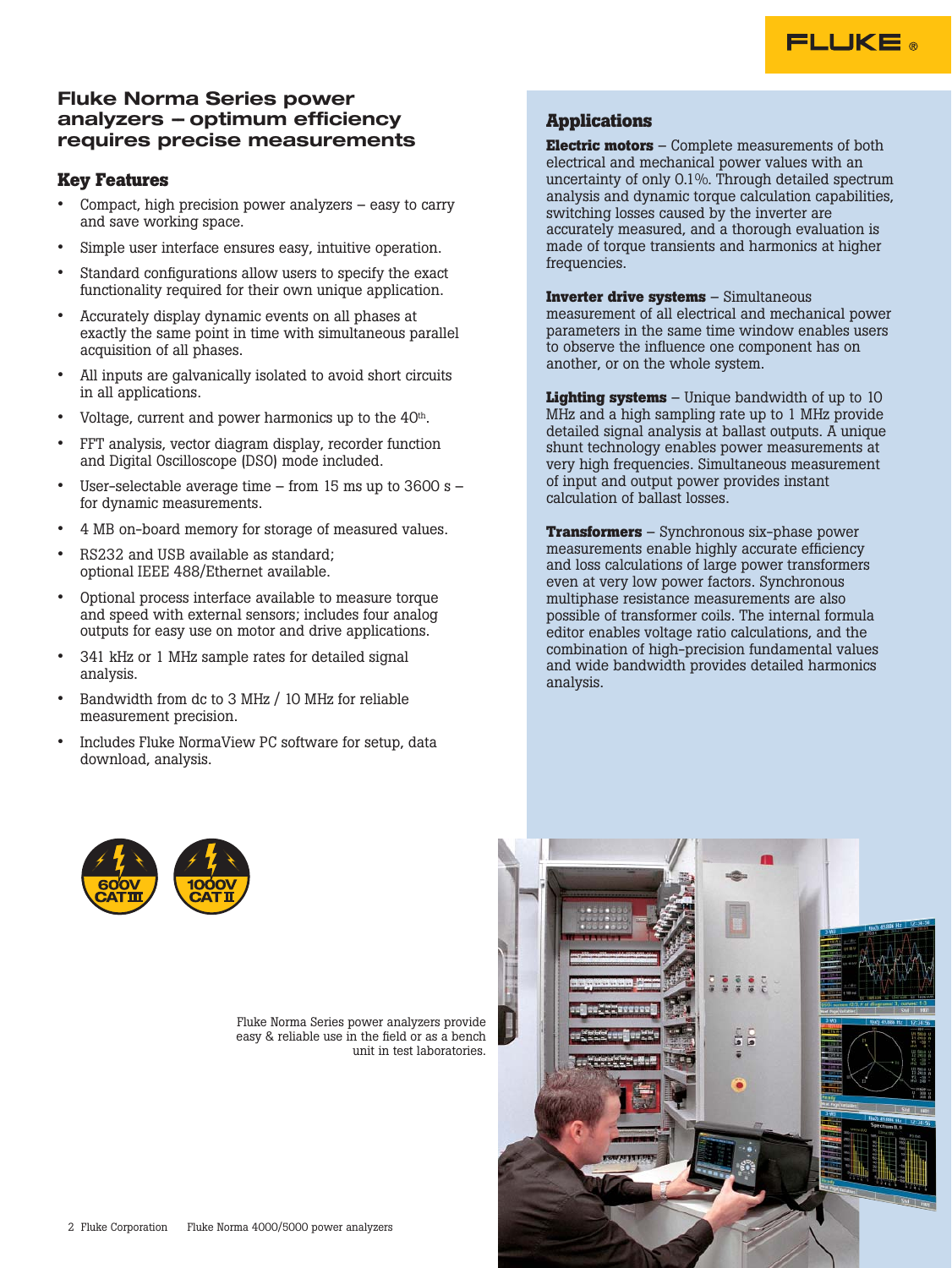

**Automotive** – Detailed analysis of all electrical and mechanical components installed in modern cars for developing strategies that help reduce fuel consumption or the increase the range of electric vehicles. Synchronous electrical input and mechanical output measurements provide complete data on the efficiency and losses of individual components as well as the whole drive system.

**Switching power supplies and UPS – Very wide** bandwidth enables detailed and accurate power measurements in the switching link of switching power supplies. Unique coaxial shunt technology delivers precision results in high frequencies of several 100 kHz.

**Charge pumps/boost converters** – Wide measurement bandwidth combined with wide dynamic range enable precise measurements of charge pumps with very high switching frequency in the link circuit.

**Current transducers** – Detect very small phase shift errors between the various current and voltage channels for support the calibration of current transducers.

**tan** δ **(dissipation factor) measurement** – Measure power at very small power factors and calculate tan δ from voltage and current at very low loss angles.

**Calibration and test laboratories** – High measurement accuracy enables use as a standard for power calibration and for the certification of voltage, current, power and distortion.

### **Basic Functions**







#### **Fast Fourier Transformation (FFT)**

Calculation of harmonics with graphical representation. Up to 3 harmonic spectrums are displayed simultaneously. Measured values: U, I, & P per phase. Order: 1<sup>st</sup> to 40<sup>th</sup> harmonics, maximum half sample frequency.

#### **Digital Oscilloscope (DSO)**

Simultaneous display of up to 3 measured values at sample level. Quick view of waveform and distortion.

#### **Integration function (Energy)**

Simultaneous display of up to 6 configurable numeric values. Start/Stop conditions and positive negative direction available.

#### **Vector display**

Vector display of the fundamental for up to 6 signals. For easy testing of the right connection of the instrument and quick overview of the phase angle of each signal.



#### **Recorder function**

Display of average values over time for trend determination.







#### **RAM data memory**

Storing of sample and average values; setting of start and stop conditions. From the RAM approximately 4 MB are available for the storage of measured values.

#### **Configuration**

Set up the analyzer to measure and display data in the format required.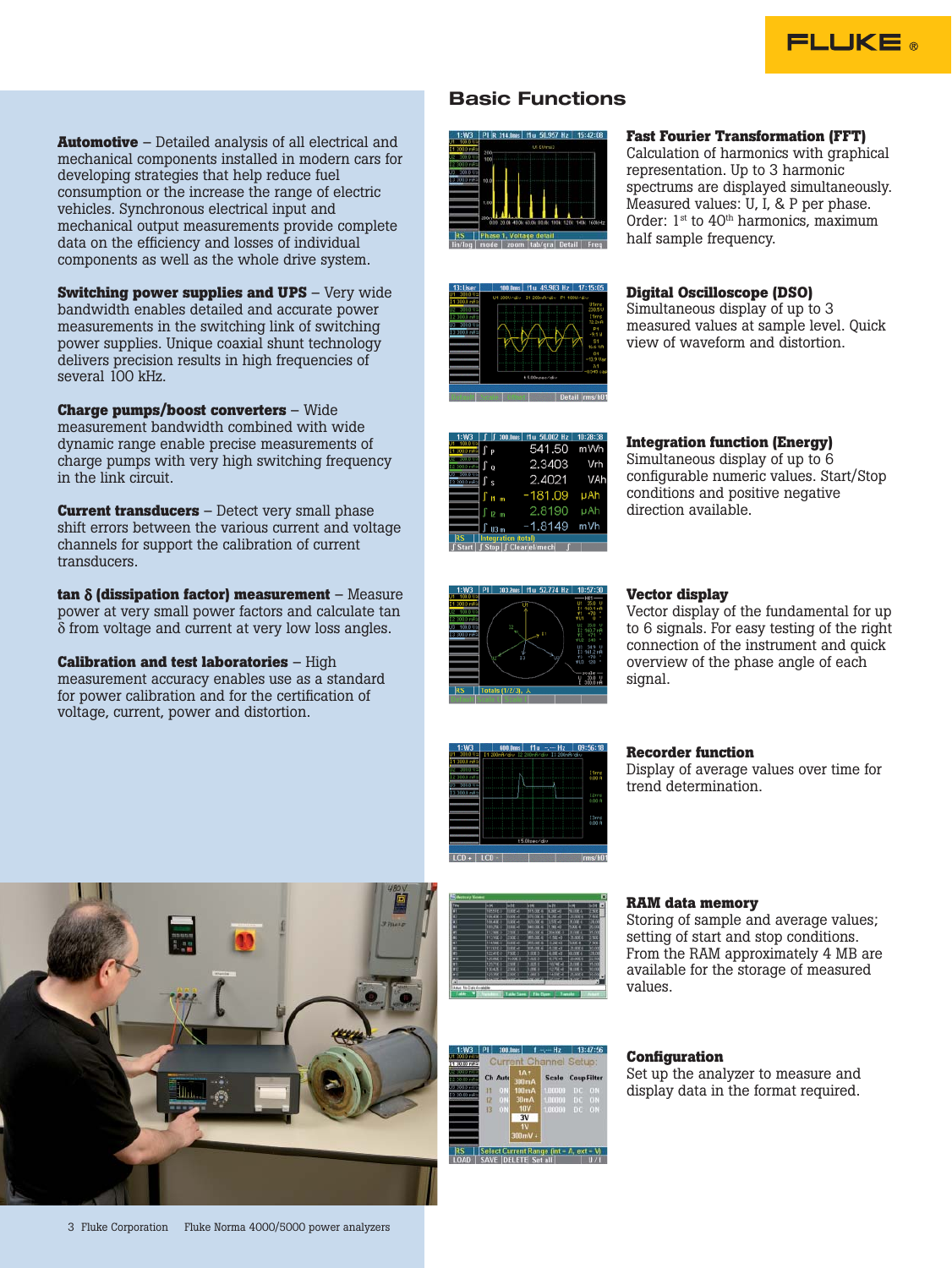#### **Measure, test & analyze with high precision and ease**

#### **Measuring system**

Fluke Norma 4000 and Fluke Norma 5000 power analyzers accurately measure current and voltage and calculate active, reactive and apparent power and calculate other derived values from these high-precision measurements.

 Accuracy is not affected by either the waveform shape or frequency over a wide range. Phase shift accuracy is maintained due to the input channel design. Harmonics are calculated up to half of the sampling rate.

 The DSO function represents measured input parameters as waveforms. Voltage and current can be measured directly via the instrument's integrated voltage dividers and shunts. It is also possible to connect external voltage dividers as well as shunts or current probes for specific applications. Options such as additional interfaces, analogue inputs and outputs are also available. The analyzer firmware can be updated via the standard RS232 interface.

#### **High precision measurements**

Fluke Norma Series power analyzers are designed to measure signals in a wide frequency range from dc to MHz. The input stages are dc coupled and designed to handle high rise time signals. A zero and offset calibration against a stable voltage reference runs automatically over short time periods to stabilize the accuracy.

 All voltage and current channels are separated by a unique technology of barriers for high channel isolation and common mode rejection. This makes Fluke Norma Series power analyzers suitable for special applications, such as the switching waveforms present on variable frequency drives or high efficiency lighting loads.

#### **Non gapping**

The exceptionally high processing power enables precise measurements without gapping, ensuring good results even with rapidly changing signals.

#### **Longtime accuracy**

Fluke Norma Series power analyzers maintain high performance and reliable accuracy within the industry's longest recommended recalibration interval of two years. This long interval reduces downtime and saves service costs.

#### **Standard configurations**

There are four different measuring channels available for each Fluke Norma Series power analyzer. For the highest level of flexibility and simplicity, you can choose from a variety of standard configurations. This enables users to select the power analyzer best suited to their application's power measurement requirements.

 Each power phase module differs in basic accuracy, current measuring range, sampling frequency, and bandwidth. For detailed information about the available optional modular power phases, please refer to Page 6 of the specifications section.

#### **Intuitive keypad operation**

Fluke Norma Series power analyzers are very easy to use. With their simple keypad layout and large display, it is possible to select the desired screen and quickly see the important data.



With the arrow keys, users can change phases or move the cursor to highlight individual fields, which can be accessed using the ENTER key. Settings can be changed to suit the application at hand. Configurations most used can be saved for later use.

 The input modules can handle up to 10 A or 20 A directly or measure current via wideband precision shunts. The available range of shunts enables measurements up to 1500 A and can be used in conjunction with all of the available input modules.

#### **Powerful NormaView PC software**

The Fluke NormaView software improves operation efficiency of the analyzers by enabling instrument setup settings to be saved and stored along with the measurement data. Instrument setups can be used for particular measurement tasks. Settings can be easily uploaded to the instrument with just a few mouse clicks. The software also enables quick and easy data download, analysis and report writing.

#### **Optional process interface**

The optional process interface can be used with both Fluke Norma 4000 and Fluke Norma 5000 power analyzers. It provides the simultaneous recording of torque (M), speed (N) and mechanical power (Pm) of up to four motors. Each of the eight inputs is switchable between analog (voltage) or digital (frequency) input. This interface provides synchronous capture at a sample rate of 34 kHz. The interface also provides four analog outputs, which are updated after every average interval. By inputting the additional analog and digital values it is possible to fully evaluate electrical and mechanical efficiency in real time.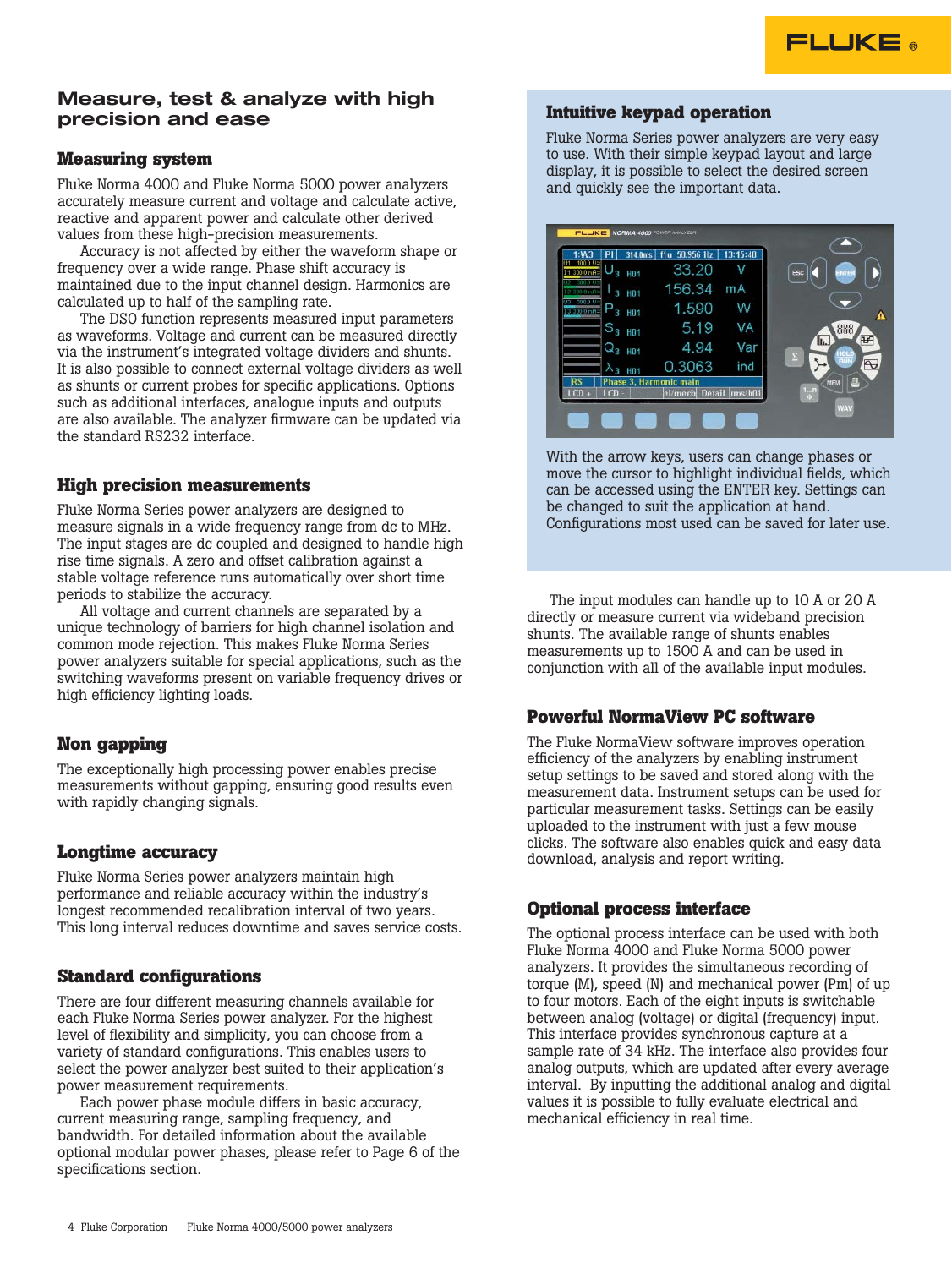

## **Specifications**

| <b>Ambient conditions</b>   |                                                                                                                                                                |  |
|-----------------------------|----------------------------------------------------------------------------------------------------------------------------------------------------------------|--|
| Operating Temperature Range | 5 °C to 35 °C (41 °F to 95 °F)                                                                                                                                 |  |
| Storage Temperature Range   | $-20$ °C to 50 °C (-4 °F to 122 °F)                                                                                                                            |  |
| Housing                     | Equipped with a solid metal case to meet stringent EMC requirements.                                                                                           |  |
| Weight                      | Fluke Norma 4000: Base unit approx. 5 kg (11 lb.)<br>Fluke Norma 5000: Base unit approx. 7 kg (15 lb.)                                                         |  |
| Dimensions (HxWxD)          | Fluke Norma 4000:<br>15 cm x 23.7 cm x 31.5 cm (5.9 in. x 9.3 in. x 12.4 in.)<br>Fluke Norma 5000:<br>15 cm x 44.7 cm x 31.5 cm (5.9 in. x 17.6 in x 12.4 in.) |  |
| Display                     | $5.7^{\circ}$ / 144mm - 320 x 240 pixel<br>User-selectable background lighting and contrast.                                                                   |  |
| Climatic Class              | B2 (according to IEC 60654-1) max. 85 % relative humidity, non-condensing.                                                                                     |  |
| Mains Connection            | 85 to 264 V ac, 47 to 440 Hz, dc 120 to 370 V, approximately 40 VA (65 VA Fluke Norma 5000), European plug with<br>switch.                                     |  |
| <b>Measuring Terminals</b>  | Safety sockets 4 mm, 2 for each input. External shunt connection over BNC socket.                                                                              |  |
| Operation                   | Membrane keyboard with cursor – function keys and direct functions.                                                                                            |  |

| <b>Measured Values</b> | Non-gapping calculation of averaged values for each phase. In three phase system additionally calculation of total<br>power and averaging of V and I of the three phases. The fundamental HO1 will be calculated in synchronous mode<br>also for these values. |  |
|------------------------|----------------------------------------------------------------------------------------------------------------------------------------------------------------------------------------------------------------------------------------------------------------|--|
|                        | $U_{RMS}$ effective value, $U_m$ rectified mean, $U_m$ mean value                                                                                                                                                                                              |  |
|                        | $U_n$ -, $U_n$ +, $U_m$ peak values                                                                                                                                                                                                                            |  |
|                        | $U_{rf}$ crest factor $U_{rf}$ , $U_{ff}$ form factor                                                                                                                                                                                                          |  |
|                        | $U_{\text{fr}}$ fundamental content                                                                                                                                                                                                                            |  |
|                        | $U_{\text{thd}}$ distortion factor DIN, IEC                                                                                                                                                                                                                    |  |
|                        | $IRMS$ effective value, $Im$ rectified mean, $Im$ mean value                                                                                                                                                                                                   |  |
|                        | $I_{n-r}$ , $I_{n+r}$ , $I_{nn}$ peak values                                                                                                                                                                                                                   |  |
|                        | $I_{cf}$ crest factor $I_{cf}$ , $I_{ff}$ form factor                                                                                                                                                                                                          |  |
|                        | $I_{tc}$ fundamental content                                                                                                                                                                                                                                   |  |
|                        | $I_{\text{tid}}$ distortion factor DIN, IEC                                                                                                                                                                                                                    |  |
|                        | P active power [W]                                                                                                                                                                                                                                             |  |
|                        | Q reactive power [Var]                                                                                                                                                                                                                                         |  |
|                        | S apparent power [VA]                                                                                                                                                                                                                                          |  |
|                        | $\lambda$ , cos $\varphi$ phase angular                                                                                                                                                                                                                        |  |
|                        | Integral function for active power P, reactive power Q, apparent power S, voltage $(U_m)$ and current $(I_m)$ ,                                                                                                                                                |  |
|                        | Number of digits 4 or 5 dependent on measured value.                                                                                                                                                                                                           |  |

| <b>Frequency and Synchronization</b>                                                                                                                                                                                                                                                                                       |  |  |  |  |
|----------------------------------------------------------------------------------------------------------------------------------------------------------------------------------------------------------------------------------------------------------------------------------------------------------------------------|--|--|--|--|
| 0.2 Hz to sampling rate (102 kHz $/$ 341 KHz $/$ 1 MHz)<br>Range                                                                                                                                                                                                                                                           |  |  |  |  |
| $\pm 0.01 \%$<br>Accuracy                                                                                                                                                                                                                                                                                                  |  |  |  |  |
| Channels which can be selected: all U/I or external input.<br>One of three low pass filter with different frequencies can be switched into the signal.<br>The frequency is always visible on the top of the screen.<br>The BNC synchronization socket on backside of the instrument can be used either as input or output. |  |  |  |  |

- The input signals can be measured up to the sample rate of the power phase. The maximum level must not be higher then 50 V.
- The output signal is a pulsed 5 Volts TTL signal (frequency depends on the measured synch frequency).

#### **Configuration Memory**

Up to 15 user configurations can be saved into a permanent memory and reloaded later on. Changes that were not saved are lost after switching off the instrument.

| <b>Standards and Safety</b>   |                                                                                                                                                                                     |
|-------------------------------|-------------------------------------------------------------------------------------------------------------------------------------------------------------------------------------|
| Electrical Safety             | EN 61010-1 / 2 <sup>nd</sup> Edition 1000 V CAT II (600 V CAT III)<br>Degree of pollution 2, safety Class I<br>EN 61558 for transformer<br>EN 61010-2-031/032 for accessories       |
| Maximum Inputs                | For voltage inputs Measurement range 1000 $V_{\text{eff}}$ , 2 $kV_{\text{peak}}$<br>For current inputs Measurement range 10 $Aeff$ 20 $Anext$                                      |
| <b>Test Voltages</b>          | Mains input housing (earth ground connector): 1.5 KV ac<br>Mains connection measuring inputs: 5.4 kV ac<br>Measuring inputs housing: 3.3 kV ac<br>Measuring input terminals: 5.4 kV |
| Electromagnetic compatibility | Emission: IEC 61326-1, EN 50081-1, EN 55011 Class B<br>Immunity: IEC 61326-1 / Annex A (industrial sector), EN 50082-1                                                              |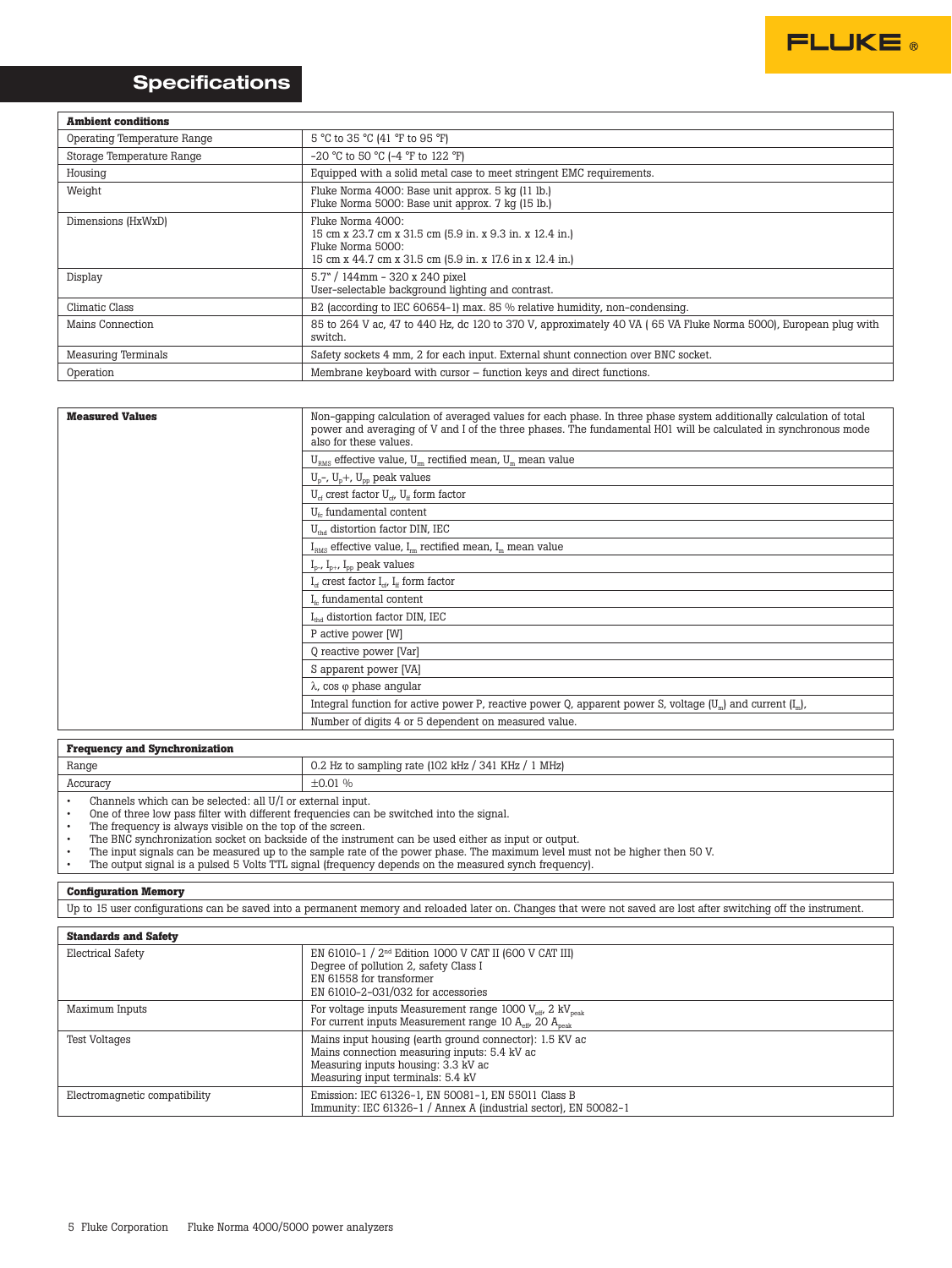

#### **Modular Power Phases**

The Fluke Norma 4000 power analyzer can be equipped with up to three power phases, and the Fluke Norma 5000 power analyzer can be equipped with up to six power phases. Users can select the type of power phase best suited for their application from a variety of optional power phases. Specifications vary depending on the model of the power phase.

 Each modular plug-in power phase consists of a voltage and a current measurement channel. Each measuring channel is available for each basic unit. However, only one kind of channel can be used per unit (see standard configurations).



Fluke Norma 4000 (rear panel)



Fluke Norma 5000 (rear panel)

#### **Power Phase Overview**

| <b>Channel</b> | <b>Accuracy</b>                                      | <b>Current range</b> | <b>Sampling rate</b> | <b>Bandwidth</b> |
|----------------|------------------------------------------------------|----------------------|----------------------|------------------|
| PP42           | $0.2\%$ (0.1% rg + 0.1% rg)                          | 20 A                 | 341 kHz              | 3 MHz            |
| <b>PP50</b>    |                                                      | 10 A                 | 1 MHz                | 10 MHz           |
| <b>PP52</b>    | $0.1\%$<br>$(0.05\% \text{ rg} + 0.05\% \text{ rg})$ | 20 A                 | 341 kHz              | 3 MHz            |
| <b>PP54</b>    |                                                      | 10 A                 | 341 kHz              | 3 MHz            |
| <b>PP64</b>    | 0.03% (0.02% rg + 0.01% rg,<br>at 45 - 65 Hz)        | 10 A                 | 341 kHz              | 3 MHz            |

### **PP42 Power Phase**

#### **Ranges**

| <b>Voltage</b>             |                                                                                          |
|----------------------------|------------------------------------------------------------------------------------------|
| 8 ranges:                  | $0.3 - 1 - 3 - 10 - 30 - 100 - 300 -$<br>1000 V<br>$V_{\text{peak}} = 2 \text{ x range}$ |
| Input impedance:           | 2 M0hm / 20 pF                                                                           |
| CMR common mode rejection: | 120 dB at 100 kHz                                                                        |

| <b>Current (20A)</b>                    |                                                                                             |  |
|-----------------------------------------|---------------------------------------------------------------------------------------------|--|
| 6 ranges:                               | $60 - 200$ mA $- 0.6 - 2 - 6 - 20$ A<br>$I_{\text{peak}} = 2$ x range                       |  |
| Input impedance with integrated shunts: |                                                                                             |  |
| Ranges 60, 200 mA:                      | 1 Ohm typ.                                                                                  |  |
| Ranges 0.6, 2 A:                        | 0.2 Ohm typ.                                                                                |  |
| Ranges 6, 20 A:                         | 0.02 Ohm typ.                                                                               |  |
| Current overload:                       | max. 25 A continuous<br>$30 A < 5$ sec / 15 sec no load<br>$100 A < 0.1 s / 30$ sec no load |  |
| Input for external shunt or probe:      |                                                                                             |  |
| BNC terminal:                           | 100 k0hm / 30 pF<br>$30 - 100$ mV $- 0.3 - 1 - 3 - 10$ V                                    |  |
| Overload:                               | max. 20 $V_{rms}$                                                                           |  |
| CMR common mode rejection:              | 120 dB at 100 kHz                                                                           |  |

#### **Error of Amplitude**

| <b>Basic accuracy PP42</b> |         |         |  |  |
|----------------------------|---------|---------|--|--|
| <b>Sum limit of error</b>  |         |         |  |  |
| Error of Range             | $0.1\%$ | 0.1%    |  |  |
| Error of Reading           | $0.1\%$ | $0.1\%$ |  |  |

#### **Voltage and current depending on the input level at 45 – 65 Hz frequency range**

| <b>Input level</b> | <b>Sum limit of error V</b> | <b>Sum limit of error I</b> |
|--------------------|-----------------------------|-----------------------------|
| in $\%$            | in $\%$                     | in $\%$                     |
| 100                | 0.20                        | 0.20                        |
| 50                 | 0.30                        | 0.30                        |
| 30                 | 0.43                        | 0.43                        |
| 10                 | 1.10                        | 1.10                        |
| 5                  | 2.10                        | 2.10                        |
| 3                  | 3.43                        | 3.43                        |
|                    | 10.10                       | 10.10                       |

#### **PP42 Bandwidth**

|                 | V and I via BNC | ı direct measured |
|-----------------|-----------------|-------------------|
| Bandwidth -3 dB |                 |                   |

#### **Voltage and current measurement accuracy depending on the input level and the frequency (reading + range)**

| <b>Frequency</b> | Limits of error in $\%$ |            |            |            |
|------------------|-------------------------|------------|------------|------------|
| [Hz]             | Input level in %        |            |            |            |
|                  | 100<br>75<br>25<br>50   |            |            |            |
| $0 - 1,000$      | $+/- 0.20$              | $+/- 0.23$ | $+/- 0.30$ | $+/- 0.50$ |
| 2.000            | $+/- 0.29$              | $+/- 0.34$ | $+/- 0.44$ | $+/- 0.73$ |
| 5.000            | $+/- 0.41$              | $+/- 0.48$ | $+/- 0.61$ | $+/- 1.02$ |
| 10.000           | $+/- 0.50$              | $+/- 0.58$ | $+/- 0.75$ | $+/- 1.25$ |
| 20,000           | $+/- 0.65$              | $+/- 0.76$ | $+/- 0.98$ | $+/- 1.63$ |
| 50,000           | $+/- 0.84$              | $+/- 0.99$ | $+/- 1.27$ | $+/- 2.12$ |
| 100.000          | $+/- 1.00$              | $+/- 1.17$ | $+/- 1.50$ | $+/- 2.50$ |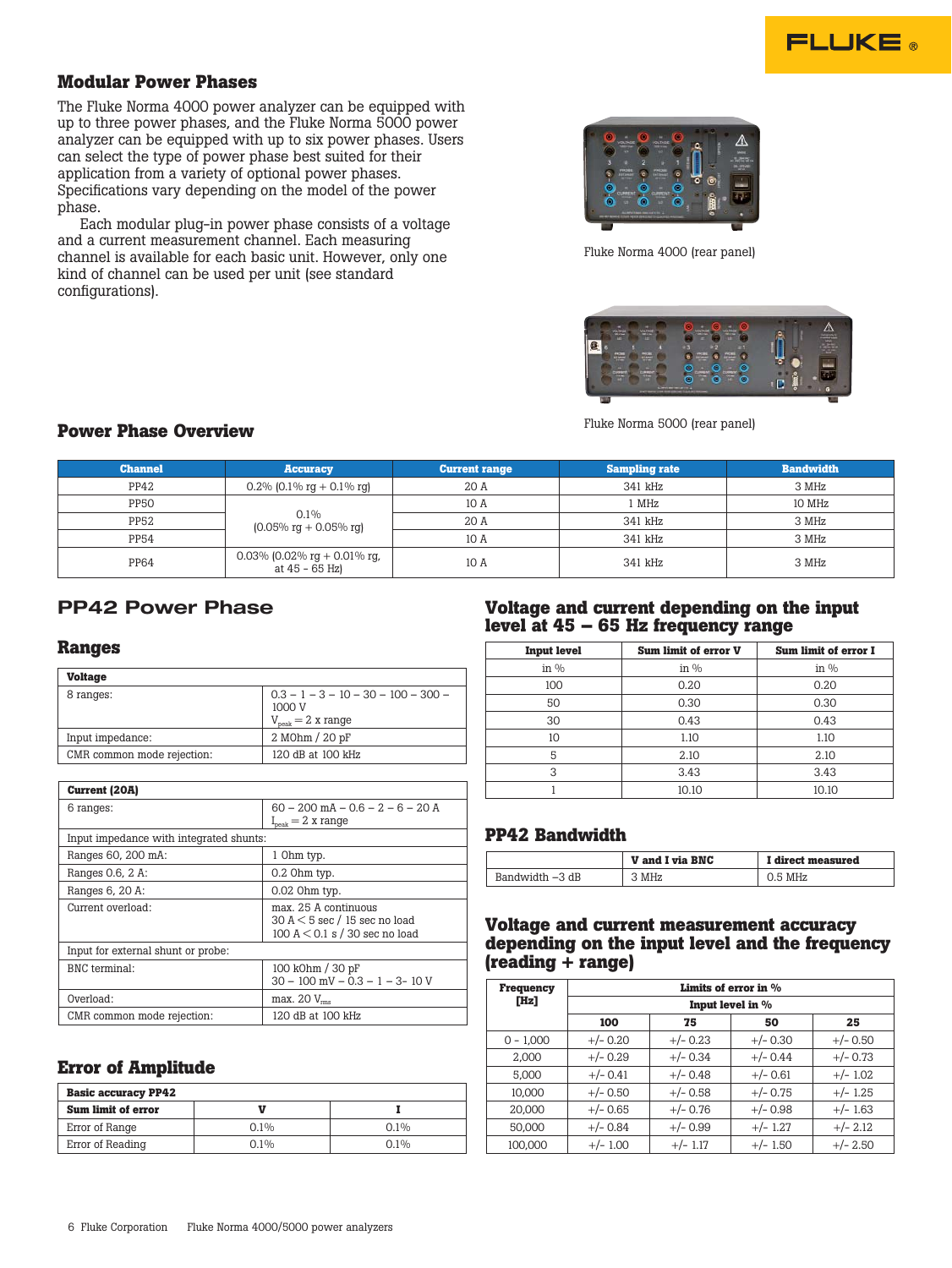

Valid for averaged values at  $23 \pm 0.5$  °C ambient temperature, sine waveform and after 1 hour turn on time with measuring signal.

#### **Power / Angular Error**

| <b>PP42</b>   | Between $VV$ and $I_{\text{enc}}$ | Between $V$ and $I_{\text{shunt}}$                   |
|---------------|-----------------------------------|------------------------------------------------------|
| Angular Error | $0.005^{\circ}$ +0.005° / kHz     | $0.005^{\circ}$ +0.015° / kHz<br>Aliasing filter OFF |

**Error Power** Ep in % of  $\text{rdg} = \pm \left( \text{Ev} + \text{Ei} + \frac{\text{Ea} \cdot \text{S}}{\text{P}} \right)$  $\left(\text{Ev} + \text{Ei} + \frac{\text{Ea} \cdot \text{S}}{\text{P}}\right)$ 

| Frequency | <b>Input level</b> |           | Limit of error in $\%$ |              |
|-----------|--------------------|-----------|------------------------|--------------|
| [Hz]      | Г%1                | $Lamda=1$ | $Lamda=0.1$            | $Lamda=0.01$ |
| $45 - 65$ | 100                | 0.33      | 0.34                   | 1.06         |

### **PP50 Power Phase**

#### **Ranges**

| <b>Voltage</b>             |                                                                           |
|----------------------------|---------------------------------------------------------------------------|
| 8 ranges:                  | $0.3 - 1 - 3 - 10 - 30 - 100 - 300 -$<br>1000 V<br>$V_{peak} = 2$ x range |
| Input impedance:           | 2 M0hm / 20 pF                                                            |
| CMR common mode rejection: | 120 dB at 100 kHz                                                         |

| <b>Current (10A)</b>                    |                                                                       |
|-----------------------------------------|-----------------------------------------------------------------------|
| 6 ranges:                               | $30 - 100$ mA $- 0.3 - 1 - 3 - 10$ A<br>$I_{\text{peak}} = 2$ x range |
| Input impedance with integrated shunts: |                                                                       |
| Ranges 30, 100 mA:                      | 1.4 Ohm typ.                                                          |
| Ranges 0.3, 1 A:                        | $0.25$ Ohm typ.                                                       |
| Ranges 3, 10 A:                         | 0.025 0hm typ.                                                        |
| Current overload:                       | max. 15 A continuous                                                  |
|                                         | $30 A < 5$ sec / 15 sec no load                                       |
|                                         | $100$ A $< 0.1$ s $/$ 30 sec no load                                  |
| Input for external shunt or probe:      |                                                                       |
| BNC terminal:                           | 100 k0hm / 30 pF<br>$30 - 100$ mV $- 0.3 - 1 - 3 - 10$ V              |
| Overload:                               | max. 20 Vrms                                                          |
| CMR common mode rejection:              | 120 dB at 100 kHz                                                     |

#### **Error of Amplitude**

| <b>Basic accuracy PP50</b> |       |       |  |
|----------------------------|-------|-------|--|
| <b>Sum limit of error</b>  |       |       |  |
| Error of range             | 0.05% | 0.05% |  |
| Error of reading           | 0.05% | 0.05% |  |

#### **Voltage and current depending on the input level at 45 – 65 Hz frequency range**

| <b>Input level</b> | <b>Sum limit of error V</b> | <b>Sum limit of error I</b> |
|--------------------|-----------------------------|-----------------------------|
| in $\%$            | in $\%$                     | in $%$                      |
| 100                | 0.10                        | 0.10                        |
| 50                 | 0.15                        | 0.15                        |
| 30                 | 0.22                        | 0.22                        |
| 10                 | 0.55                        | 0.55                        |
| 5                  | 1.05                        | 1.05                        |
| 3                  | 1.72                        | 1.72                        |
|                    | 5.05                        | 5.05                        |

#### **PP50 Bandwidth**

|                 | V and I via BNC | I direct measured |
|-----------------|-----------------|-------------------|
| Bandwidth -3 dB | MH <sub>7</sub> | MHz               |

#### **Voltage and current measurement accuracy depending the input level and frequency (reading + range)**

| <b>Frequency</b> |                  |            | Limits of error in $\%$ |            |
|------------------|------------------|------------|-------------------------|------------|
| [Hz]             | Input level in % |            |                         |            |
|                  | 100              | 75         | 50                      | 25         |
| $0 - 1,000$      | $+/- 0.10$       | $+/- 0.12$ | $+/- 0.15$              | $+/- 0.25$ |
| 2.000            | $+/- 0.15$       | $+/- 0.17$ | $+/- 0.22$              | $+/- 0.36$ |
| 5.000            | $+/- 0.20$       | $+/- 0.24$ | $+/- 0.31$              | $+/- 0.51$ |
| 10,000           | $+/- 0.25$       | $+/- 0.29$ | $+/- 0.38$              | $+/- 0.63$ |
| 20,000           | $+/- 0.33$       | $+/- 0.38$ | $+/- 0.49$              | $+/- 0.81$ |
| 50,000           | $+/- 0.42$       | $+/- 0.50$ | $+/- 0.64$              | $+/- 1.06$ |
| 100.000          | $+/- 0.50$       | $+/- 0.58$ | $+/- 0.75$              | $+/- 1.25$ |

Valid for averaged values at  $23 \pm 0.5$  °C ambient temperature, sine waveform and after 1 hour turn on time with measuring signal.

#### **Power / Angular Error**

| <b>PP50</b>   | Between V and I <sub>pwc</sub>        | Between $V$ and $I_{shunt}$                                    |
|---------------|---------------------------------------|----------------------------------------------------------------|
| Angular Error | $0.005^{\circ} + 0.005^{\circ}$ / kHz | $0.005^{\circ}$ +0.010 $^{\circ}$ / kHz<br>Aliasing filter OFF |

| <b>Error Power</b> | Ep in % of rdg = $\pm$ $\left($ Ev + Ei + $\frac{\text{Ea} \cdot \text{S}}{2}\right)$ |  |  |
|--------------------|---------------------------------------------------------------------------------------|--|--|
|--------------------|---------------------------------------------------------------------------------------|--|--|

| <b>Frequency</b> | Input level | Limit of error in $\%$ |             |              |
|------------------|-------------|------------------------|-------------|--------------|
| [Hz]             | T%1         | $Lamda=1$              | $Lamda=0.1$ | $Lamda=0.01$ |
| $45 - 65$        | 100         | 0.16                   | 0.19        | LO2          |

# **PP52 Power Phase**

#### **Ranges**

| <b>Voltage</b>             |                                                                                  |
|----------------------------|----------------------------------------------------------------------------------|
| 8 ranges:                  | $0.3 - 1 - 3 - 10 - 30 - 100 - 300 -$<br>1000 V<br>$V_{\text{peak}} = 2$ x range |
| Input impedance:           | 2 M0hm / 20 pF                                                                   |
| CMR common mode rejection: | 120 dB at 100 kHz                                                                |

| <b>Current (20A)</b>                    |                                      |  |  |
|-----------------------------------------|--------------------------------------|--|--|
| 6 ranges:                               | $60 - 200$ mA $- 0.6 - 2 - 6 - 20$ A |  |  |
|                                         | $I_{\text{peak}} = 2$ x range        |  |  |
| Input impedance with integrated shunts: |                                      |  |  |
| Ranges 60, 200 mA:                      | 1 Ohm typ.                           |  |  |
| Ranges 0.6, 2 A:                        | 0.2 Ohm typ.                         |  |  |
| Ranges 6, 20 A:                         | $0.02$ Ohm typ.                      |  |  |
| Current overload:                       | max, 25 A continuous                 |  |  |
|                                         | $30 A < 5$ sec / 15 sec no load      |  |  |
|                                         | $100 A < 0.1 s / 30$ sec no load     |  |  |
| Input for external shunt or probe:      |                                      |  |  |
| BNC terminal:                           | 100 k0hm / 30 pF                     |  |  |
|                                         | $30 - 100$ mV $- 0.3 - 1 - 3 - 10$ V |  |  |
| Overload:                               | max. 20 $V_{rms}$                    |  |  |
| CMR common mode rejection:              | 120 dB at 100 kHz                    |  |  |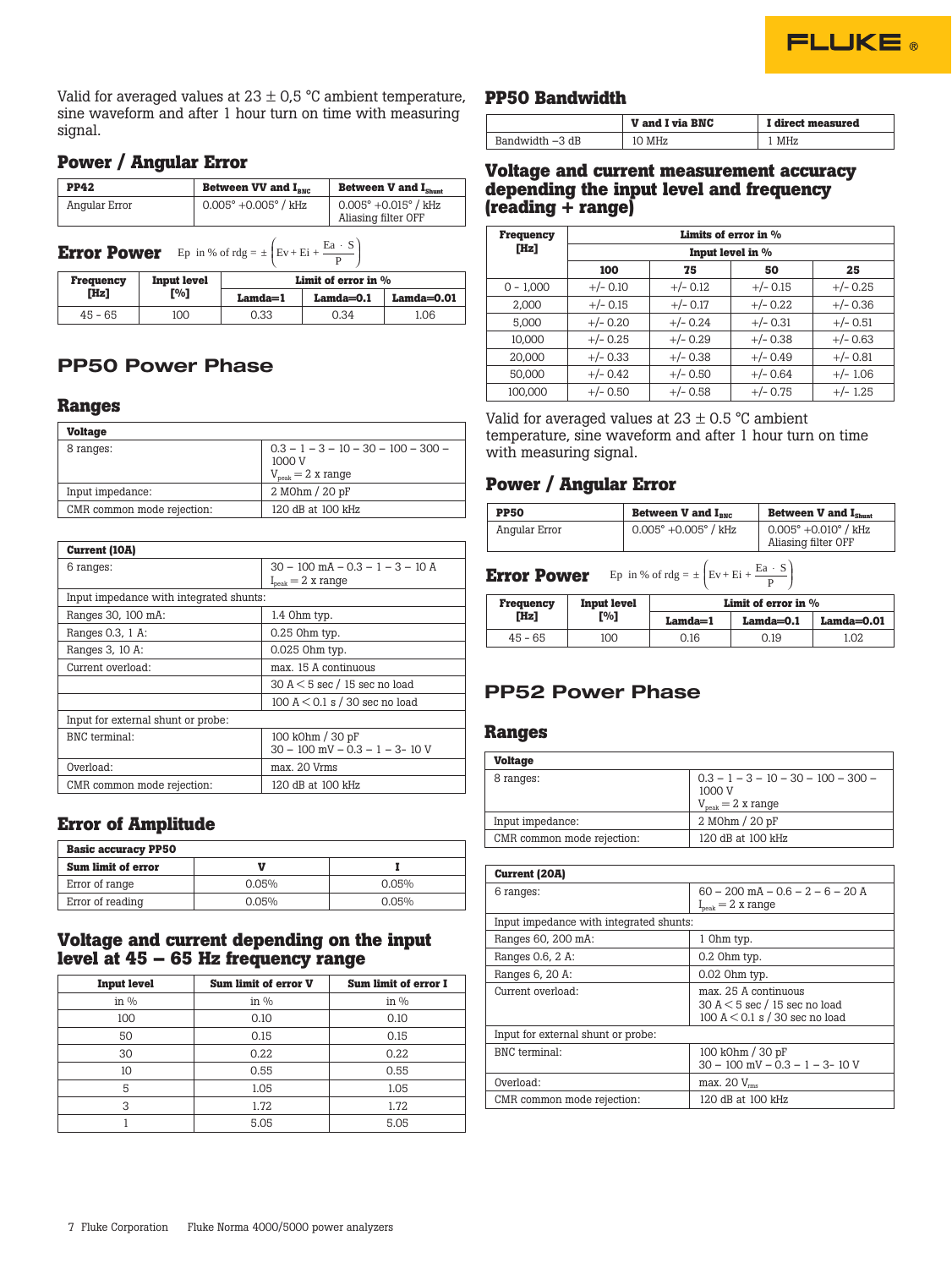

| <b>Basic accuracy PP52</b> |          |       |
|----------------------------|----------|-------|
| <b>Sum limit of error</b>  |          |       |
| Error of range             | $0.05\%$ | 0.05% |
| Error of reading           | 0.05%    | 0.05% |

#### **Voltage and current depending on the input level at 45 – 65 Hz frequency range**

| <b>Input level</b> | <b>Sum limit of error V</b> | <b>Sum limit of error I</b> |
|--------------------|-----------------------------|-----------------------------|
| in $\%$            | in %                        | in $%$                      |
| 100                | 0.10                        | 0.10                        |
| 50                 | 0.15                        | 0.15                        |
| 30                 | 0.22                        | 0.22                        |
| 10                 | 0.55                        | 0.55                        |
| 5                  | 1.05                        | 1.05                        |
| 3                  | 1.72                        | 1.72                        |
|                    | 5.05                        | 5.05                        |

#### **PP52 Bandwidth**

|                 | V and I via BNC | I direct measured |
|-----------------|-----------------|-------------------|
| Bandwidth -3 dB | MH <sub>z</sub> | MH <sub>z</sub>   |

#### **Voltage and current measurement accuracy depending the input level and frequency (reading + range)**

| <b>Frequency</b> | Limits of error in % |                |            |            |
|------------------|----------------------|----------------|------------|------------|
| [Hz]             | Input level in %     |                |            |            |
|                  | 100                  | 75<br>50<br>25 |            |            |
| $0 - 1,000$      | $+/- 0.10$           | $+/- 0.12$     | $+/- 0.15$ | $+/- 0.25$ |
| 2.000            | $+/- 0.15$           | $+/- 0.17$     | $+/- 0.22$ | $+/- 0.36$ |
| 5.000            | $+/- 0.20$           | $+/- 0.24$     | $+/- 0.31$ | $+/- 0.51$ |
| 10.000           | $+/- 0.25$           | $+/- 0.29$     | $+/- 0.38$ | $+/- 0.63$ |
| 20,000           | $+/- 0.33$           | $+/- 0.38$     | $+/- 0.49$ | $+/- 0.81$ |
| 50,000           | $+/- 0.42$           | $+/- 0.50$     | $+/- 0.64$ | $+/- 1.06$ |
| 100.000          | $+/- 0.50$           | $+/- 0.58$     | $+/- 0.75$ | $+/- 1.25$ |

Valid for averaged values at  $23 \pm 0.5$  °C ambient temperature, sine waveform and after 1 hour turn on time with measuring signal.

#### **Power / Angular Error**

| <b>PP52</b>   | Between VV and I <sub>pwc</sub>       | Between $V$ and $I_{shunt}$                                  |
|---------------|---------------------------------------|--------------------------------------------------------------|
| Angular Error | $0.005^{\circ} + 0.005^{\circ}$ / kHz | $0.005^{\circ} + 0.015^{\circ}$ / kHz<br>Aliasing filter OFF |

#### **Error Power** Ep in % of rdg =  $\pm \left($  Ev + Ei +  $\frac{\text{Ea} \cdot \text{S}}{\text{P}}\right)$  $\left(\text{Ev} + \text{Ei} + \frac{\text{Ea} \cdot \text{S}}{\text{P}}\right)$

| <b>Frequency</b> | Input level | Limit of error in $\%$ |             |                |
|------------------|-------------|------------------------|-------------|----------------|
| [Hz]             | [%]         | $Lamda=1$              | $Lamda=0.1$ | $Lamda = 0.01$ |
| $45 - 65$        | 100         | 0.16                   | 0.19        | LO2            |

#### **Error of Amplitude PP54 Power Phase**

#### **Ranges**

| <b>Voltage</b>             |                                                                                          |
|----------------------------|------------------------------------------------------------------------------------------|
| 8 ranges:                  | $0.3 - 1 - 3 - 10 - 30 - 100 - 300 -$<br>1000 V<br>$V_{\text{peak}} = 2 \text{ x range}$ |
| Input impedance:           | 2 M0hm / 20 pF                                                                           |
| CMR common mode rejection: | 120 dB at 100 kHz                                                                        |

| <b>Current (10A)</b>                    |                                                                                                                                    |  |
|-----------------------------------------|------------------------------------------------------------------------------------------------------------------------------------|--|
| 6 ranges:                               | $30 - 100$ mA $- 0.3 - 1 - 3 - 10$ A<br>$I_{\text{peak}} = 2$ x range; max level 150% at<br>sine wave (limit of error as at 100%). |  |
| Input impedance with integrated shunts: |                                                                                                                                    |  |
| 30, 100 mA:<br>Ranges                   | 1.4 Ohm typ.                                                                                                                       |  |
| 0.3.1 A:<br>Ranges                      | $0.25$ Ohm typ.                                                                                                                    |  |
| $3.10A$ :<br>Ranges                     | $0.025$ Ohm typ.                                                                                                                   |  |
| Current overload:                       | max. 15 A continuous                                                                                                               |  |
|                                         | $30 A < 5$ sec / 15 sec no load                                                                                                    |  |
|                                         | $100 A < 0.1 s / 30$ sec no load                                                                                                   |  |
| Input for external shunt or probe:      |                                                                                                                                    |  |
| BNC terminal:                           | 100 k0hm / 30 pF<br>$30 - 100$ mV $- 0.3 - 1 - 3 - 10$ V                                                                           |  |
| Overload:                               | max. 20 $V_{rms}$                                                                                                                  |  |
| CMR common mode rejection:              | 120 dB at 100 kHz                                                                                                                  |  |

#### **Error of Amplitude**

| <b>Basic accuracy PP54</b> |          |       |
|----------------------------|----------|-------|
| <b>Sum limit of error</b>  |          |       |
| Error of range             | $0.05\%$ | 0.05% |
| Error of reading           | 0.05%    | 0.05% |

#### **Voltage and current depending on the input level at 45 – 65 Hz frequency range**

| <b>Input level</b> | <b>Sum limit of error V</b> | <b>Sum limit of error I</b> |
|--------------------|-----------------------------|-----------------------------|
| in $%$             | in $\%$                     | in $\%$                     |
| 100                | 0.10                        | 0.10                        |
| 50                 | 0.15                        | 0.15                        |
| 30                 | 0.22                        | 0.22                        |
| 10                 | 0.55                        | 0.55                        |
| 5                  | 1.05                        | 1.05                        |
| 3                  | 1.72                        | 1.72                        |
|                    | 5.05                        | 5.05                        |

#### **PP54 Bandwidth**

|                  | <b>XT</b><br>' and I via BNC | direct measured |
|------------------|------------------------------|-----------------|
| <b>Bandwidth</b> |                              |                 |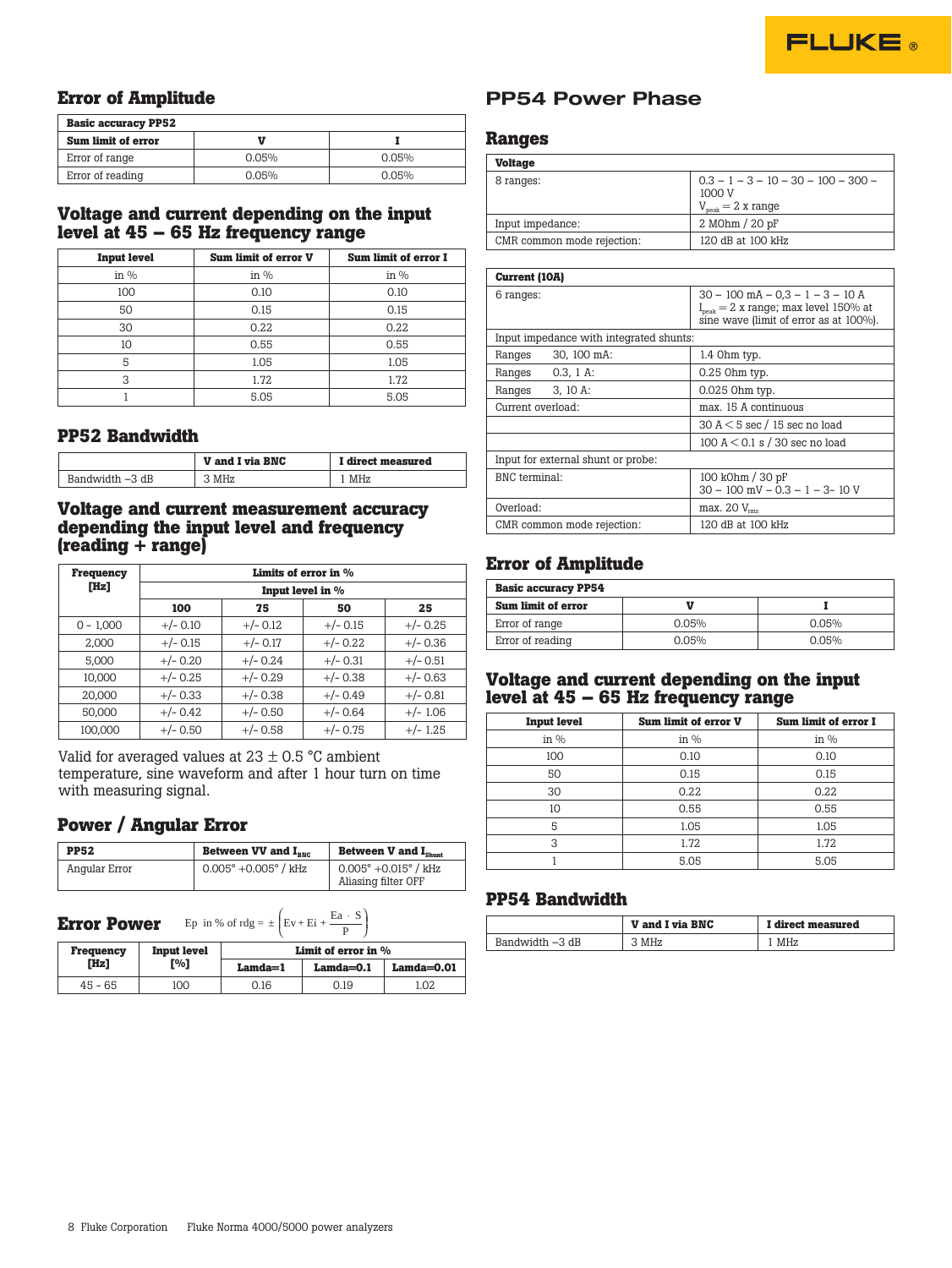

#### **Voltage and current measurement accuracy depending on the input level and the frequency (reading + range)**

| <b>Frequency</b> |                  | Limits of error in % |            |            |  |
|------------------|------------------|----------------------|------------|------------|--|
| [Hz]             | Input level in % |                      |            |            |  |
|                  | 100              | 50<br>25<br>75       |            |            |  |
| $0 - 1.000$      | $+/- 0.10$       | $+/- 0.12$           | $+/- 0.15$ | $+/- 0.25$ |  |
| 2,000            | $+/- 0.15$       | $+/- 0.17$           | $+/- 0.22$ | $+/- 0.36$ |  |
| 5,000            | $+/- 0.20$       | $+/- 0.24$           | $+/- 0.31$ | $+/- 0.51$ |  |
| 10.000           | $+/- 0.25$       | $+/- 0.29$           | $+/- 0.38$ | $+/- 0.63$ |  |
| 20,000           | $+/- 0.33$       | $+/- 0.38$           | $+/- 0.49$ | $+/- 0.81$ |  |
| 50,000           | $+/- 0.42$       | $+/- 0.50$           | $+/- 0.64$ | $+/- 1.06$ |  |
| 100.000          | $+/- 0.50$       | $+/- 0.58$           | $+/- 0.75$ | $+/- 1.25$ |  |

Valid for averaged values at  $23 \pm 0.5$  °C ambient temperature, sine waveform and after 1 hour turn on time with measuring signal.

#### **Power / Angular Error**

| <b>PP54</b>   | Between $V$ and $I_{\text{RMC}}$ | Between $V$ and $I_{shunt}$                                  |
|---------------|----------------------------------|--------------------------------------------------------------|
| Angular Error | $0.005^{\circ}$ +0.005° / kHz    | $0.020^{\circ} + 0.010^{\circ}$ / kHz<br>Aliasing filter OFF |

#### **Error Power**

Ep in % of rdg =  $\pm \left($ Ev + Ei +  $\frac{\text{Ea} \cdot \text{S}}{\text{P}}\right)$  $\left(\text{Ev} + \text{Ei} + \frac{\text{Ea} \cdot \text{S}}{\text{P}}\right)$ 

| Frequency | <b>Input level</b> |           | Limit of error in $\%$ |            |
|-----------|--------------------|-----------|------------------------|------------|
| [Hz]      | [%]                | $Lamda=1$ | $Lamda=0.1$            | Lamda=0.01 |
| $45 - 65$ | 100                | 0.16      | 0.19                   | 1.02       |

### **PP64 Power Phase**

#### **Ranges**

| <b>Voltage</b>             |                                                                           |
|----------------------------|---------------------------------------------------------------------------|
| 8 ranges:                  | $0.3 - 1 - 3 - 10 - 30 - 100 - 300 -$<br>1000 V<br>$V_{peak} = 2$ x range |
| Input impedance:           | 2 M0hm / 20 pF                                                            |
| CMR common mode rejection: | 120 dB at 100 kHz                                                         |

| Current (10A)                           |                                                                                                                                    |  |  |
|-----------------------------------------|------------------------------------------------------------------------------------------------------------------------------------|--|--|
| 6 ranges:                               | $30 - 100$ mA $- 0.3 - 1 - 3 - 10$ A<br>$I_{\text{peak}} = 2$ x range; max level 150% at<br>sine wave (limit of error as at 100%). |  |  |
| Input impedance with integrated shunts: |                                                                                                                                    |  |  |
| 30, 100 mA:<br>Ranges                   | 1.4 Ohm typ.                                                                                                                       |  |  |
| $0.3, 1 \text{ A}$ :<br>Ranges          | $0.25$ Ohm typ.                                                                                                                    |  |  |
| Ranges 3, 10 A:                         | $0.025$ Ohm typ.                                                                                                                   |  |  |
| Current overload:                       | max. 15 A continuous                                                                                                               |  |  |
|                                         | $30 A < 5$ sec / 15 sec no load                                                                                                    |  |  |
|                                         | $100 A < 0.1 s / 30$ sec no load                                                                                                   |  |  |
| Input for external shunt or probe:      |                                                                                                                                    |  |  |
| BNC terminal:                           | 100 k0hm / 30 pF<br>$30 - 100$ mV $- 0.3 - 1 - 3 - 10$ V                                                                           |  |  |
| Overload:                               | max. 20 $V_{rms}$                                                                                                                  |  |  |
| CMR common mode rejection:              | 120 dB at 100 kHz                                                                                                                  |  |  |

#### **Error of Amplitude**

| <b>Basic accuracy PP64</b> |          |          |  |  |
|----------------------------|----------|----------|--|--|
| Sum limit of error         |          |          |  |  |
| Error of range             | 0.02%    | 0.02%    |  |  |
| Error of reading           | $0.01\%$ | $0.01\%$ |  |  |

#### **Voltage and current depending on the input level at 45 – 65 Hz frequency range**

| <b>Input level</b> | <b>Sum limit of error V</b> | <b>Sum limit of error I</b> |
|--------------------|-----------------------------|-----------------------------|
| in $%$             | in $\%$                     | in $\%$                     |
| 100                | 0.03                        | 0.03                        |
| 50                 | 0.05                        | 0.05                        |
| 30                 | 0.08                        | 0.08                        |
| 10                 | 0.21                        | 0.21                        |
| 5                  | 0.41                        | 0.41                        |
| 3                  | 0.68                        | 0.68                        |
|                    | 2.01                        | 0.03                        |

#### **PP64 Bandwidth**

|                | V and I via BNC | I direct measured     |
|----------------|-----------------|-----------------------|
| Bandwidth -3dB |                 | <b>MH<sub>7</sub></b> |

#### **Voltage and current measurement accuracy depending on the input level and the frequency (reading + range)**

| <b>Frequency</b> | Limits of error in %<br>Input level in % |            |              |            |
|------------------|------------------------------------------|------------|--------------|------------|
| [Hz]             |                                          |            |              |            |
|                  | 100                                      | 75         | 50           | 25         |
| $0 - 45$         | $+/- 0.05$                               | $+/- 0.06$ | $+/- 0.07$   | $+/- 0.11$ |
| 45-65            | $+/- 0.03$                               | $+/- 0.04$ | $+/- 0.05$   | $+/- 0.09$ |
| $65 - 1,000$     | $+/- 0.05$                               | $+/- 0.06$ | $+/- 0.07$   | $+/-$ 0.11 |
| 2.000            | $+/- 0.16$                               | $+/- 0.18$ | $+/- 0.23$   | $+/- 0.37$ |
| 5.000            | $+/- 0.29$                               | $+/- 0.34$ | $+/- 0.44$   | $+/- 0.72$ |
| 10.000           | $+/- 0.40$                               | $+/- 0.47$ | $+/- 0.60$   | $+/- 0.99$ |
| 20,000           | $+/- 0.52$                               | $+/- 0.61$ | $+/- 0.78$   | $+/- 1.29$ |
| 50,000           | $+/- 0.68$                               | $+/- 0.79$ | $+/- 0.1.01$ | $+/- 1.68$ |
| 100.000          | $+/- 0.80$                               | $+/- 0.93$ | $+/- 1.20$   | $+/- 1.99$ |

Valid for averaged values at  $23 \pm 0.5$  °C ambient temperature, sine waveform and after 1 hour turn on time with measuring signal.

### **Power / Angular Error / Between V and I**

| <b>PP64</b>   | 45-65Hz, antialiasing<br>filter on | 10Hz-100kHz<br>antialiasing filter off       |
|---------------|------------------------------------|----------------------------------------------|
| Angular Error | $0.0025^{\circ}$                   | $0.005^{\circ} + 0.005^{\circ}/\mathrm{kHz}$ |

**Error Power** Ep in % of  $rdg = \pm \left( Ev + Ei + \frac{Ea - S}{P} \right)$  $\left(\text{Ev} + \text{Ei} + \frac{\text{Ea} \cdot \text{S}}{\text{P}}\right)$ 

| <b>Frequency</b> | <b>Input level</b> | Limit of error in $\%$ |             |                |
|------------------|--------------------|------------------------|-------------|----------------|
| [Hz]             | $\Gamma\%$ ]       | $Lamda=1$              | $Lamda=0.1$ | $Lamda = 0.01$ |
| $45 - 65$        | 100                | 0.05                   | 0.07        | 0.51           |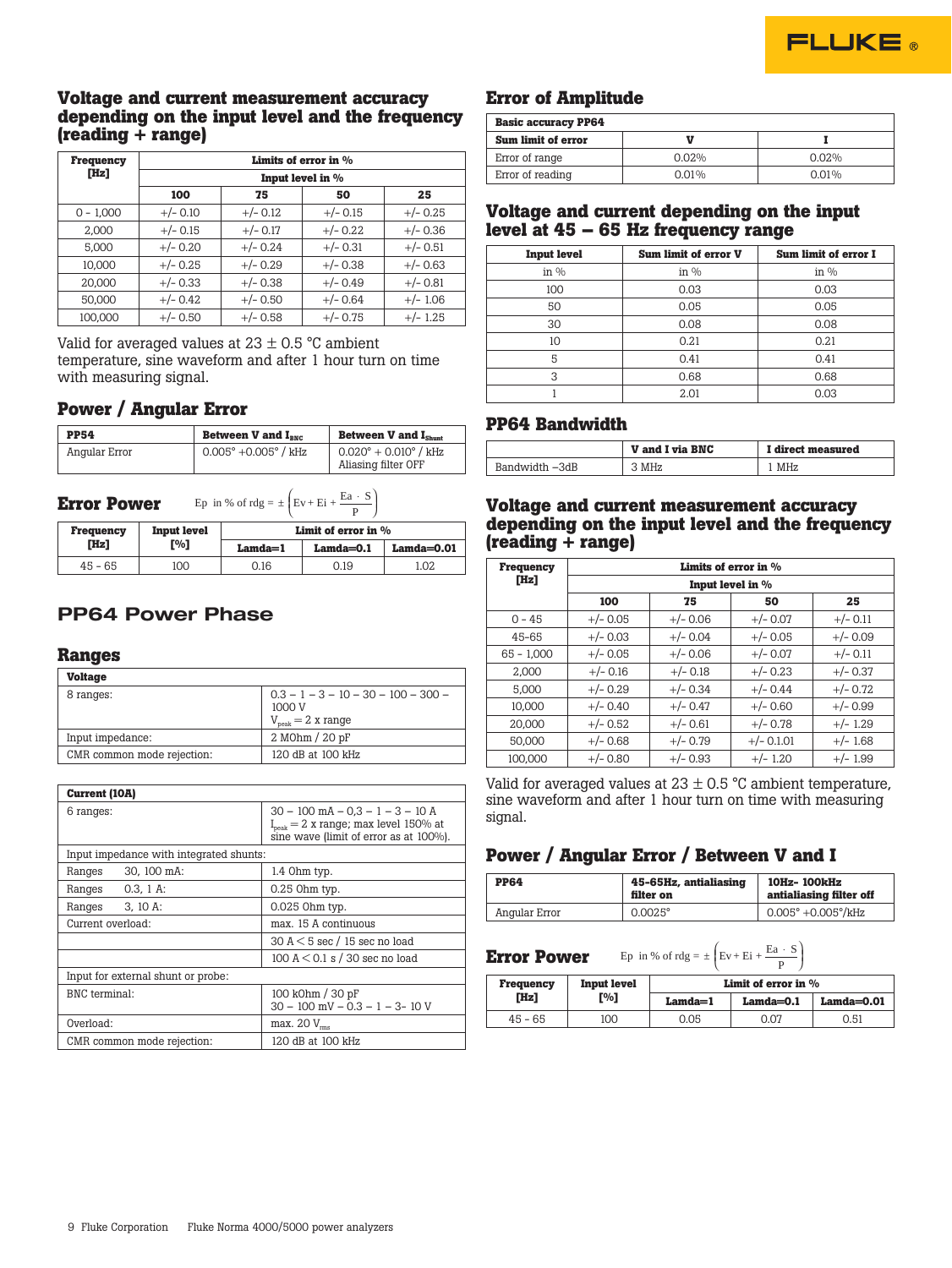## **Ordering Information**



Fluke Norma 4000 Basic Configuration



Fluke Norma 5000 Basic Configuration

| Fluke Norma 4000      | Basic configuration includes:                 | Fluke Norma 5000      | Basic configuration includes:                 |
|-----------------------|-----------------------------------------------|-----------------------|-----------------------------------------------|
| <b>High Precision</b> | Power supply cable                            | <b>High Precision</b> | Power supply cable                            |
| Power Analyzer        | $5.7^{\circ}$ / 144 mm Color display          | Power Analyzer        | $5.7^{\circ}$ / 144 mm Color display          |
|                       | RS232/USB interface for data download         |                       | Internal printer (optional)                   |
|                       | Space for three power-phases and options      |                       | RS232/USB interface for data download         |
|                       | Fluke NormaView PC software                   |                       | Space for six power-phases and options        |
|                       | Color user's manual                           |                       | Fluke NormaView PC software                   |
|                       | Test certificate with measurement values full |                       | Color user's manual                           |
|                       | point is: Test certificate with measurement   |                       | Test certificate with measurement values full |
|                       | values                                        |                       | point is: Test certificate with measurement   |
|                       |                                               |                       | values                                        |

#### **Recommended Accessories**

#### **Shunts**

The input modules can take up to 10 A or 20 A directly or measure current via wideband precision shunts. The available range of shunts enable measurements up to 1500 A and can be used in conjunction with all of the available input modules.

| <b>Order Number</b> | <b>Description</b>                                                            |
|---------------------|-------------------------------------------------------------------------------|
| 3024677             | 32 A Planar Shunt, Imax 32A                                                   |
| 3024689             | Cables for 32 A Planar Shunt                                                  |
| 3024886             | 10 A Triaxial Shunt with Cables, Imax 30A (10 m $\Omega$ , 0 to 2 MHz)        |
| 3024899             | 30 A Triaxial Shunt with Cables, Imax 100A ( $1 \text{m}\Omega$ , 0 to 2 MHz) |
| 3024847             | 100 A Shunt with Cables, Imax 300A (0,2 m $\Omega$ , 0 to 1 MHz)              |
| 3024858             | 150 A Shunt with Cables, Imax 450A (0.5 m $\Omega$ , 0 to 0.5 MHz)            |
| 3024864             | 300 A Shunt with Cables, Imax 1000A (0,06 m $\Omega$ , 0 to 0,5 MHz)          |
| 3024873             | 500 A Shunt with Cables, Imax 1500A (0,06 m $\Omega$ , 0 to 0.2 MHz)          |
| 3024692             | LG Shunt Cables for High Current Shunts                                       |
| 3313059             | Fluke Norma 4000.19 inch rack mount kit with handles                          |
| 3313067             | Fluke Norma 5000.19 inch rack mount kit with handles                          |

#### **Cables & Adaptors**

| <b>Order Number</b> | <b>Description</b>                               |  |  |  |  |  |  |  |
|---------------------|--------------------------------------------------|--|--|--|--|--|--|--|
| 3024661             | Measurement Cable Set (for one power phase)      |  |  |  |  |  |  |  |
| 3024704             | Fluke Norma WYE Adaptor (external accessory box) |  |  |  |  |  |  |  |

#### **Printer Accessories**

| <b>Order Number</b> | <b>Description</b>                                                            |
|---------------------|-------------------------------------------------------------------------------|
| 3024650             | Printer Cable for Fluke Norma 5000 and Fluke Norma 4000<br>(RS232-Centronics) |
| 3024781             | Norma Printer Paper                                                           |

All accessories have a two-year warranty.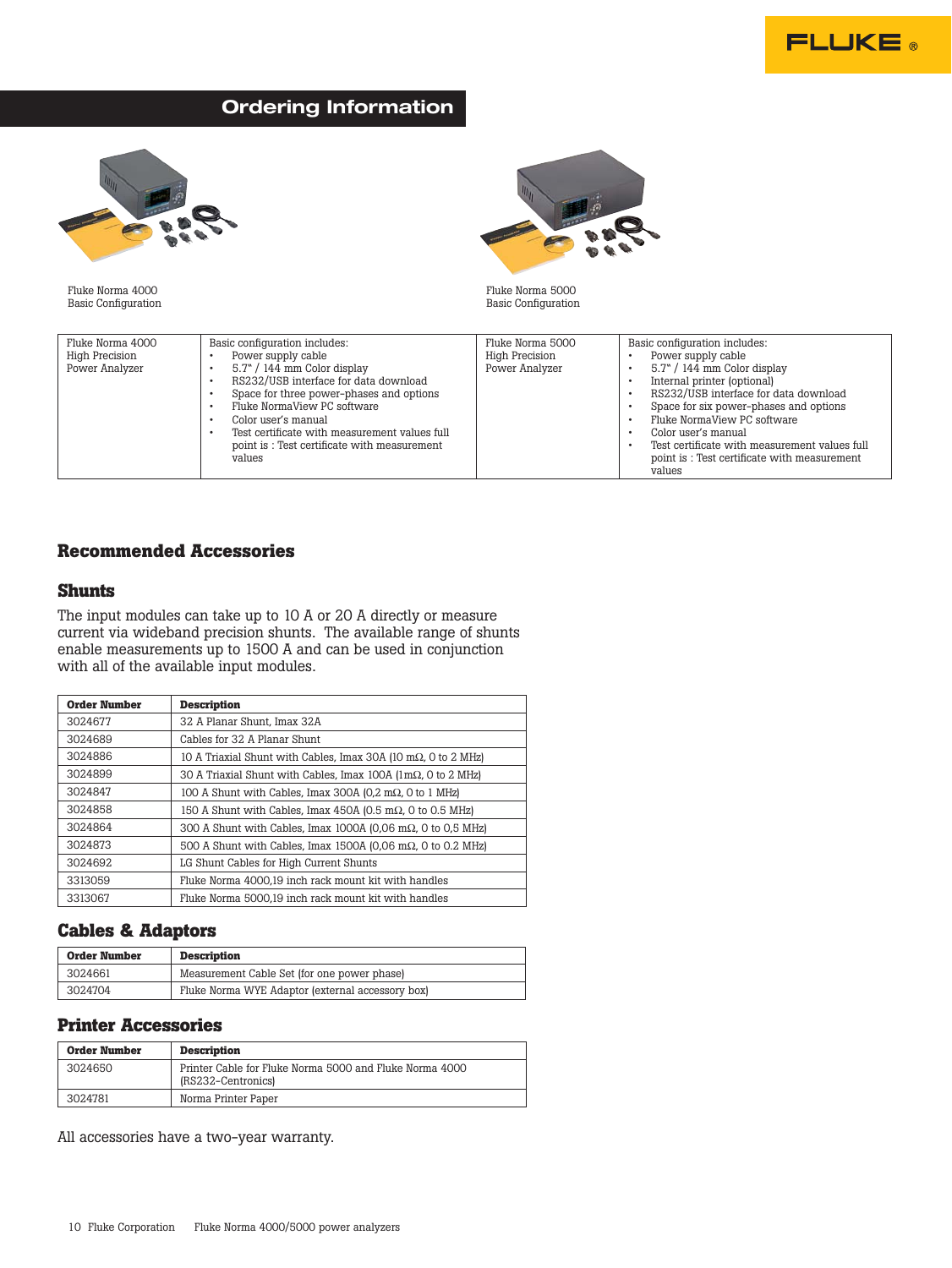

# **Standard configurations**

| Order<br>number | Short Description  | Description                                                                                                                                                                | Power phases type |             |             |             |             | No. of<br>phases | <b>IEEE488/</b><br>LAN | Process<br>interface | Printer   |
|-----------------|--------------------|----------------------------------------------------------------------------------------------------------------------------------------------------------------------------|-------------------|-------------|-------------|-------------|-------------|------------------|------------------------|----------------------|-----------|
|                 |                    |                                                                                                                                                                            | <b>PP42</b>       | <b>PP50</b> | <b>PP52</b> | <b>PP54</b> | <b>PP64</b> |                  |                        |                      |           |
| 3108534         | Fluke-N4K 1PP42    | Fluke-Norma 4000, single phase with PP42 power phase input<br>module                                                                                                       | $\bullet$         |             |             |             |             | $\mathbf{1}$     |                        |                      |           |
| 3108541         | Fluke-N4K 3PP42    | Fluke-Norma 4000, three phase with 3xPP42 power phase<br>input modules                                                                                                     | $\bullet$         |             |             |             |             | 3                |                        |                      |           |
| 3108552         | Fluke-N4K 3PP42I   | Fluke-Norma 4000, three phase with 3xPP42 power phase<br>input modules with IEEE488 / Ethernet interface                                                                   | $\bullet$         |             |             |             |             | 3                | $\bullet$              |                      |           |
| 3108565         | Fluke-N4K 3PP42IP  | Fluke-Norma 4000, three phase with 3xPP42 power phase<br>input modules with IEEE488 / Ethernet interface and analog /<br>digital output channels                           | $\bullet$         |             |             |             |             | 3                |                        |                      |           |
| 3110957         | Fluke-N4K 3PP42B   | Fluke-Norma 4000, three phase with 3xPP42 power phase<br>input modules with current binding post                                                                           | $\bullet$         |             |             |             |             | 3                |                        |                      |           |
| 3110969         | Fluke-N4K 3PP42IB  | Fluke-Norma 4000, three phase with 3xPP42 power phase<br>input modules with current binding post with IEEE488 /<br>Ethernet interface                                      | $\bullet$         |             |             |             |             | 3                | $\bullet$              |                      |           |
| 3110978         | Fluke-N4K 3PP42IPB | Fluke-Norma 4000, three phase with 3xPP42 power phase<br>input modules with current binding post with IEEE488 /<br>Ethernet interface and analog / digital output channels | $\bullet$         |             |             |             |             | 3                | $\bullet$              | $\bullet$            |           |
| 3108576         | Fluke-N4K 3PP50    | Fluke-Norma 4000, three phase with 3xPP50 power phase<br>input modules                                                                                                     |                   | $\bullet$   |             |             |             | 3                |                        |                      |           |
| 3108583         | Fluke-N4K 3PP50I   | Fluke-Norma 4000, three phase with 3xPP50 power phase<br>input modules with IEEE488 / Ethernet interface                                                                   |                   | $\bullet$   |             |             |             | 3                | $\bullet$              |                      |           |
| 3108590         | Fluke-N4K 3PP50IP  | Fluke-Norma 4000, three phase with 3xPP50 power phase<br>input modules with IEEE488 / Ethernet interface and analog /<br>digital output channels                           |                   | $\bullet$   |             |             |             | 3                | $\bullet$              | $\bullet$            |           |
| 3312894         | Fluke-N4K 3PP52IB  | Fluke-Norma 4000, three phase with 3xPP52 power phase<br>input modules with current binding post with IEEE488 /<br>Ethernet interface                                      |                   |             | ●           |             |             | 3                | $\bullet$              |                      |           |
| 3108601         | Fluke-N4K 3PP54I   | Fluke-Norma 4000, three phase with 3xPP54 power phase<br>input modules with IEEE488 / Ethernet interface                                                                   |                   |             |             | $\bullet$   |             | 3                | $\bullet$              |                      |           |
| 3108612         | Fluke-N4K 3PP54IP  | Fluke-Norma 4000, three phase with 3xPP54 power phase<br>input modules with IEEE488 / Ethernet interface and analog /<br>digital output channels                           |                   |             |             | ●           |             | 3                |                        |                      |           |
| 3108620         | Fluke-N5K 3PP50    | Fluke-Norma 5000, three phase with 3xPP50 power phase<br>input modules                                                                                                     |                   | $\bullet$   |             |             |             | 3                |                        |                      |           |
| 3108635         | Fluke-N5K 3PP50I   | Fluke-Norma 5000, three phase with 3xPP50 power phase<br>input modules with IEEE488 / Ethernet interface                                                                   |                   | $\bullet$   |             |             |             | 3                | $\bullet$              |                      |           |
| 3108647         | Fluke-N5K 3PP50IP  | Fluke-Norma 5000, three phase with 3xPP50 power phase<br>input modules with IEEE488 / Ethernet interface and analog /<br>digital output channels                           |                   | $\bullet$   |             |             |             | 3                | $\bullet$              | $\bullet$            |           |
| 3108658         | Fluke-N5K 3PP54    | Fluke-Norma 5000, three phase with 3xPP54 power phase<br>input modules                                                                                                     |                   |             |             | $\bullet$   |             | 3                |                        |                      |           |
| 3108664         | Fluke-N5K 3PP54I   | Fluke-Norma 5000, three phase with 3xPP54 power phase<br>input modules with IEEE488 / Ethernet interface                                                                   |                   |             |             | $\bullet$   |             | 3                | $\bullet$              |                      |           |
| 3312934         | Fluke-N5K 3PP54R   | Fluke-Norma 5000, three phase with 3xPP54 power phase<br>input modules and printer                                                                                         |                   |             |             | $\bullet$   |             | 3                |                        |                      |           |
| 3108673         | Fluke-N5K 3PP54IP  | Fluke-Norma 5000, three phase with 3xPP54 power phase<br>input modules with IEEE488 / Ethernet interface and analog /<br>digital output channels                           |                   |             |             | $\bullet$   |             | 3                | $\bullet$              |                      |           |
| 3312941         | Fluke-N5K 3PP54IR  | Fluke-Norma 5000, three phase with 3xPP54 power phase<br>input modules with IEEE488 / Ethernet interface and printer                                                       |                   |             |             | $\bullet$   |             | 3                | $\bullet$              |                      | $\bullet$ |
| 3108686         | Fluke-N5K 3PP64    | Fluke-Norma 5000, three phase with 3xPP64 power phase<br>input modules                                                                                                     |                   |             |             |             | $\bullet$   | 3                |                        |                      |           |
| 3108699         | Fluke-N5K 3PP64I   | Fluke-Norma 5000, three phase with 3xPP64 power phase<br>input modules with IEEE488 / Ethernet interface                                                                   |                   |             |             |             | $\bullet$   | 3                | $\bullet$              |                      |           |
| 3108702         | Fluke-N5K 3PP64IP  | Fluke-Norma 5000, three phase with 3xPP64 power phase<br>input modules with IEEE488 / Ethernet interface and analog /<br>digital output channels                           |                   |             |             |             | $\bullet$   | 3                | $\bullet$              | $\bullet$            |           |
| 3312952         | Fluke-N5K 3PP64R   | Fluke-Norma 5000, three phase with 3xPP64 power phase<br>input modules and printer                                                                                         |                   |             |             |             | $\bullet$   | 3                |                        |                      | $\bullet$ |
| 3312965         | Fluke-N5K 3PP64IR  | Fluke-Norma 5000, three phase with 3xPP64 power phase<br>input modules with IEEE488 / Ethernet interface and printer                                                       |                   |             |             |             | $\bullet$   | 3                | $\bullet$              |                      | $\bullet$ |
| 3312976         | Fluke-N5K 3PP64IPR | Fluke-Norma 5000, three phase with 3xPP64 power phase<br>input modules with IEEE488 / Ethernet interface and analog /<br>digital output channels and printer               |                   |             |             |             | $\bullet$   | 3                | $\bullet$              |                      | 0         |
| 3108716         | Fluke-N5K 4PP54    | Fluke-Norma 5000, three phase with 4xPP54 power phase<br>input modules                                                                                                     |                   |             |             | $\bullet$   |             | 4                |                        |                      |           |
| 3108725         | Fluke-N5K 4PP54IP  | Fluke-Norma 5000, three phase with 4xPP54 power phase<br>input modules with IEEE488 / Ethernet interface and analog /<br>digital output channels                           |                   |             |             | $\bullet$   |             | 4                | $\bullet$              | $\bullet$            |           |
| 3312929         | Fluke-N5K 6PP42IB  | Fluke-Norma 5000, three phase with 6xPP42 power phase<br>input modules with current binding post with IEEE488 /<br>Ethernet interface                                      | $\bullet$         |             |             |             |             | 6                | $\bullet$              |                      |           |